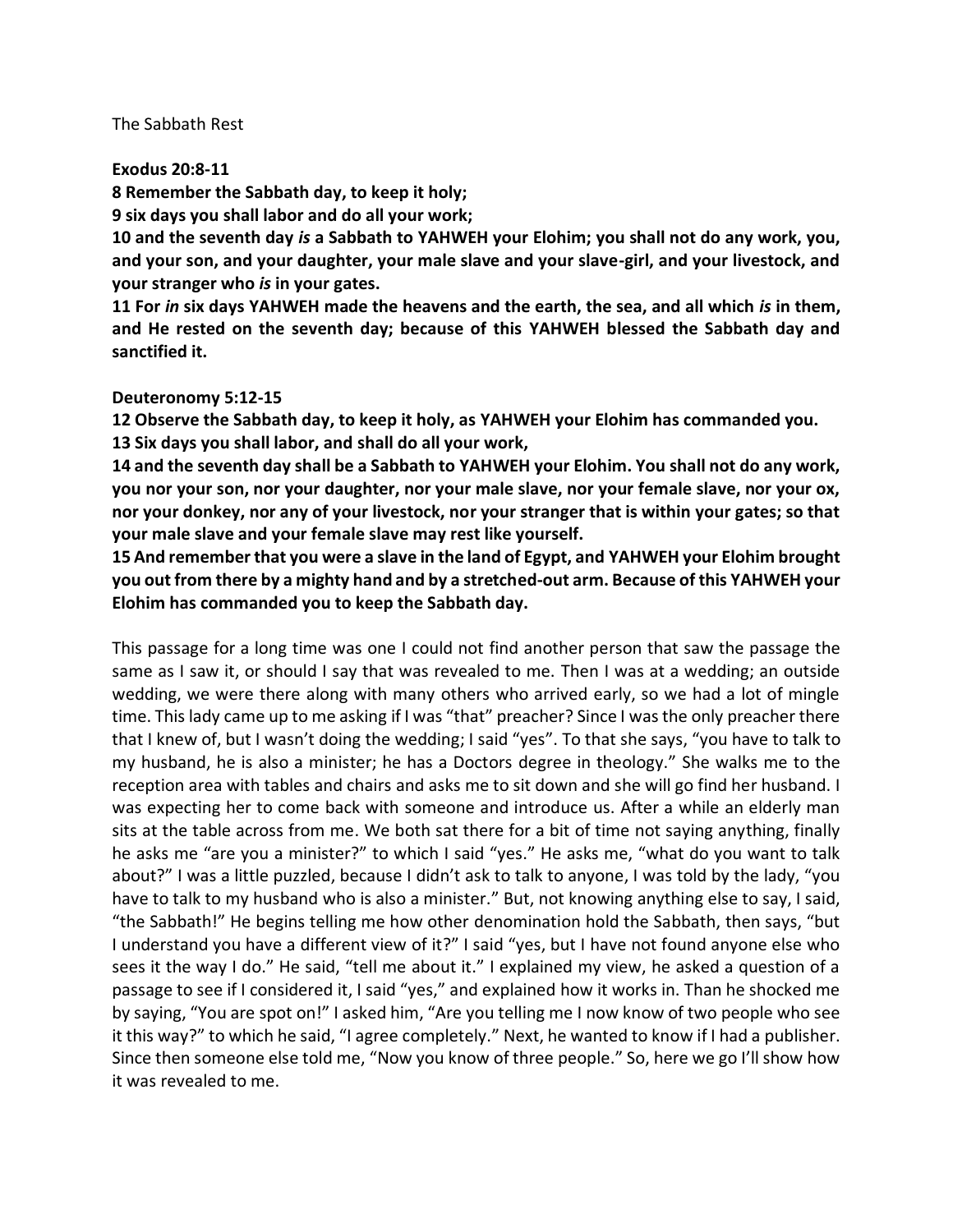One of the things we find helpful when we are traveling somewhere are signs. If we are traveling to a certain destination along the way we will see signs to let us know we are headed in the right direction. However, when we arrive at our destination there are no longer signs posted, because we have already reached our destination.

In the Bible we find places where Elohim (God) has given us signs, to give you an example, there are signs we find in the Old Testament. For example, when we look at circumcision, Abraham was told that the covenant of circumcision was given as a sign,

Genesis 17:9-11

9 And Elohim said to Abraham, "You shall keep My covenant, you and your seed after you in their generations.

10 This *is* My covenant which you shall keep, between Me and you and your seed after you: Every male child among you shall be circumcised.

11 And you shall circumcise the flesh of your foreskin. And it shall be a sign of the covenant between Me and you.

In (verse 11) it tells us that circumcision was given as a sign of the covenant Elohim (God) is making with His people, which turns out to be the promise of salvation.

In many ways in the Old Testament Elohim (God) has told His people of the future salvation through the sacrificed Son of Elohim (God), these are given as signs.

We find that the Sabbath is also given to His people as a sign,

Exodus 31:12-13

12 And YAHWEH spoke to Moses, saying,

13 "And you speak to the sons of Israel, charging them, 'Only My Sabbaths you shall keep; for it *is* a sign between Me and you for your generation; to know that I *am* YAHWEH your sanctifier.

Also, we are told a couple places in the book of Ezekiel, just to show one of them. Ezekiel 20:10-12

10 I caused them to go out from the land of Egypt and brought them into the wilderness.

11 And I gave them My statutes, and I made them know My judgments, 'which if a man does them, he will even live by them.'

12 And I also gave them My Sabbaths to be a sign between Me and them, that they might know that I am YAHWEH who sets them apart.

The Sabbath is given as a sign between Elohim (God) and man, so we may know Elohim (God) and know that He sanctifies us: To sanctify is to be made Holy. Although, there are many who use the Bible to discover how to live in this world. The Bible is given to us by Elohim (God) to direct His people to salvation; so His people can be made Holy; Sanctified.

The first mention of the Sabbath is just after creation.

Genesis 2:1-3

1 And the heavens and the earth were finished, and all their host.

2 And on the seventh day Elohim completed His work which He had made. And He rested on the seventh day from all His work which He had made.

3 And Elohim blessed the seventh day and sanctified it, because He rested from all His work on it, which Elohim had created to make.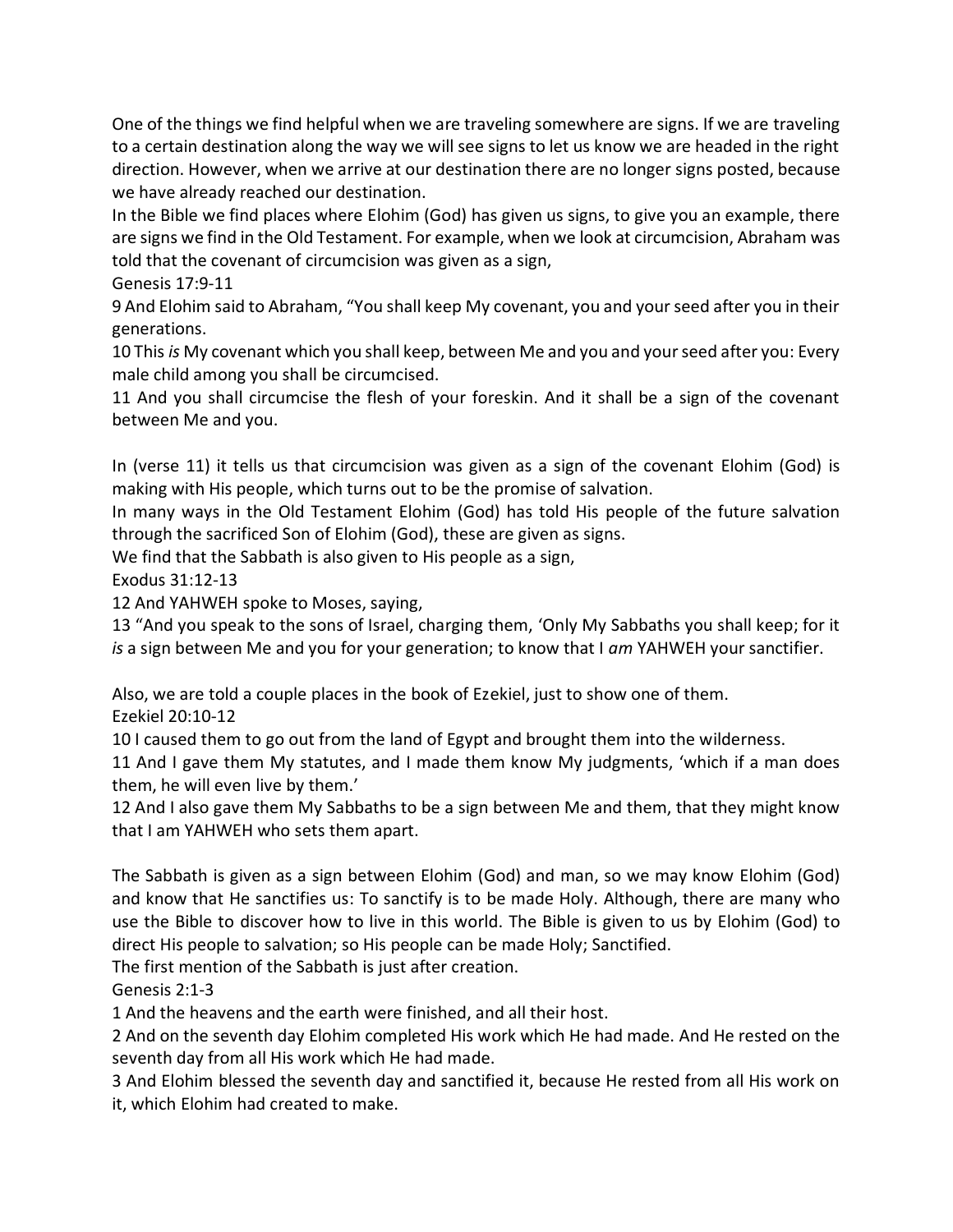On the seventh day Elohim (God) entered His rest. The number seven is a number for complete. Elohim (God) has completed His work of creation, which includes setting up the way for His people to be made Holy. There is nothing more He must do, the way of salvation is already in play, so Elohim (God) entered His rest; the rest He entered is a Holy eternal rest. In many places throughout the Bible Elohim (God) speaks of His rest, we read in the Psalms. Psalms 95:1

1 O come, let us sing to YAHWEH; let us shout to the Rock of our salvation. *(salvation: Yahshua)*

In this verse the word "salvation" is actually the name "Yahshua" however, for the sake of those accustom to reading the word salvation in the English Bibles, I went ahead and put in the word salvation, but at the end of the verse I show in italics that salvation is Yahshua which is the Messiah. I didn't want to leave it as a mistranslation, so when you see this, as in this case Yahshua, you can if you want, in your head replace salvation with Yahshua (Jesus).

But you see how (Psalms 95) is speaking of Elohim's (God's) salvation of mankind. Now let's continue.

Psalms 95:2-6

2 Let us come before His face with praise; let us shout for joy to Him with songs.

3 For YAHWEH is a great El, and a great King above all gods. *(El: short form of Elohim)*

4 The deep places of the earth are in His hand; the summits of the mountains also are His.

5 The sea is His, and He made it, and His hands formed the dry land.

6 O come, let us worship and bow down; let us kneel before YAHWEH our Maker.

It is continuing to show that Elohim (God) is the creator deserving of our praise. We will continue in this psalm and see how we need to hold Him also as our savior.

Psalms 95:7-11

7 For He is our Elohim; and we are the people of His pasture, and the sheep of His hand. Today, if you will hear His voice,

8 "Do not harden your heart as in the day of strife, as in the day of testing in the wilderness.

9 When your fathers tried Me, they tested Me and they saw My work.

10 For forty years I was disgusted with that generation; and I said, 'They are a people who err in heart; and they do not know My ways,'

11 to whom I swore in My anger, 'They shall not enter into My rest.'"

We see in (verses 7-8) saying, "today"; "today, if you will hear His voice. Do not harden your heart as in the day of strife." In other words, do not harden your hearts and miss His salvation. The sign the Sabbath is pointing to is salvation through the Son of Elohim (God). The time Elohim (God) entered His eternal rest, also the Messiah, after He finished His work of crucifixion also entered the same eternal rest as Elohim (God) did and making the way possible for all the people who are saved to enter the same eternal rest. Which is the time to enter the true Sabbath rest that all the Sabbaths during the Old Testament era pointed to as a sign, because at the crucifixion, Yahshua (Jesus) fulfilled it. He fulfilled the time to enter Elohim's (God's) Sabbath rest. This is what the sign pointed to. As I said before, after you arrived at the location you don't see anymore signs of the place in the future. So, also there is no place in the New Testament where it is repeated to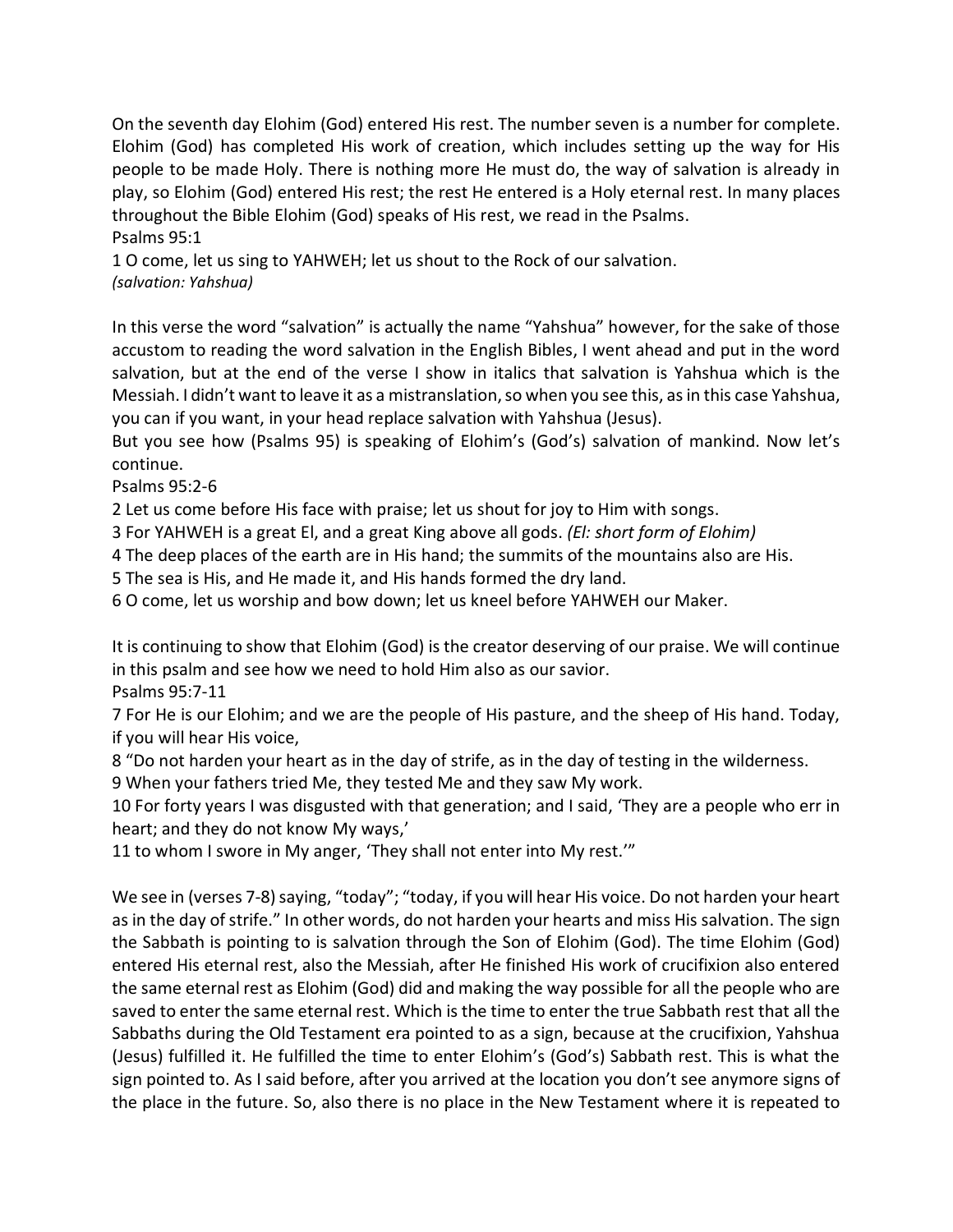remember the Sabbath day. There are plenty of cases where Yahshua (Jesus) healed on the Sabbath, and the apostles went into the temple or synagogue on the Sabbath because that is the time they would find the religious leaders there so they could reason with them. But not for the observance of the Sabbath Day Law. When they worshipped among themselves they often met on the first day of the week; Sunday. We can worship any day of the week we want. Romans 14:5-6

5 One indeed judges one day above another day *as Holy*; and another one judges every day alike. Let each one be fully assured in his own mind.

6 The one esteeming the day above another, he esteems it to his Master. And the one esteeming every day alike, esteems it to his Master. The one eating *meat*, he eats to his Master; for he gives thanks to Elohim. And the one not eating *meat*, he does not eat to his Master, and gives thanks to Elohim.

Whether you hold a day as Holy above another or you hold every day alike *(every day is Holy)*; do it or don't do it to honor and praise the YAHWEW (the LORD).

But if your heart is hardened and you miss entering the Sabbath Rest of Elohim (God) by missing salvation. You shall surely die, because you missed entering His eternal rest what the sign pointed to. Salvation.

Continuing now to the New Testament, the writer of Hebrews picks up on what we previously looked at in (Psalms 95) about "Today".

Hebrews 3:7-11

7 Because of this, even as the Holy Spirit says, "Today, if you hear His voice,

8 do not harden your hearts to provoke Him, as the murmurers did in the day of temptation in the wilderness,

9 there where your fathers tempted Me, even though they saw My works for forty years.

10 Because of this, I was angry with that generation and said, 'They always go astray in their heart; and they did not know My ways.'

11 so I swore in My wrath, 'They shall not enter into My rest.'"

The rest they will not enter is the Eternal Sabbath Rest of Elohim (God) that He entered when He finished the creation of the heavens and earth. The same Eternal Sabbath Rest Yahshua (Jesus) entered after He finished His work at the crucifixion.

John 19:30

30 Then when Yahshua took the vinegar, He said, "Behold, it is finished." And bowing His head, He delivered up the spirit.

After (Chapter 3) of Hebrews it continues the subject of Elohim's (God's) Sabbath rest and the entering of His people into that same rest in the next chapter of Hebrews. Hebrews 4:1-11

1 Therefore, let us fear, while the promise of entering his *Holy* rest remains, lest some among you find that they are falling short from entering.

2 For, indeed, we have had the good news preached to us, even as they also; but the Word did not profit those hearing it, not having been mixed with faith in the ones who heard.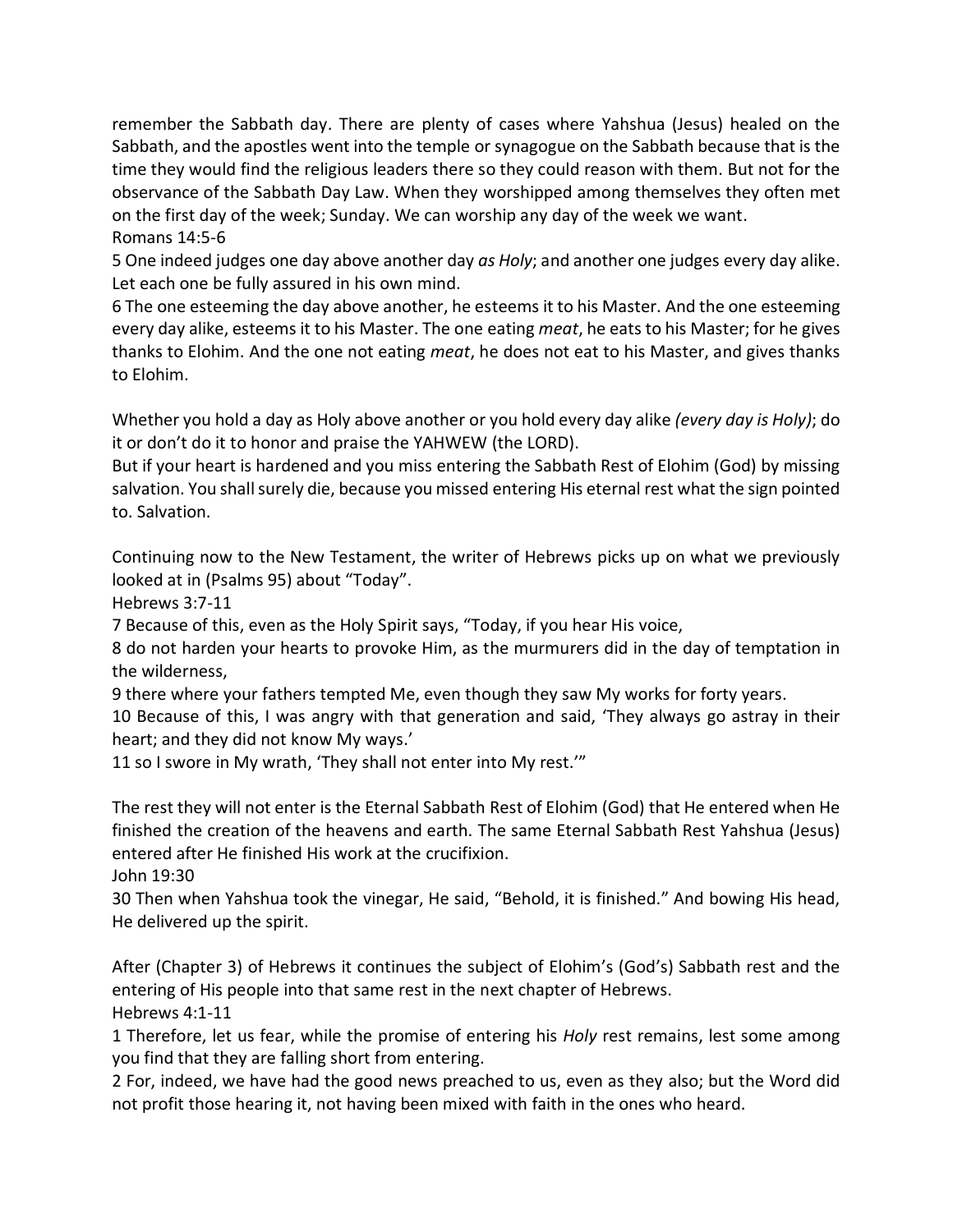3 For we who have believed, will enter the *Holy* rest, even as He said, "As I swore in My wrath, 'They shall not enter My rest,'" for behold, the works of Elohim were from the very foundation of the world.

4 For He has spoken concerning the Sabbath, "And Elohim rested from all His works on the seventh day."

5 And here again he said, "They shall not enter My *Holy* rest."

6 Therefore, sense there was a chance for some to enter it, but they to whom the good news was first preached did not enter because of disobedience,

7 He again marks out a certain day, saying in David, "Today" after so long a time, according as He has said, "Today, if you hear His voice, do not harden your hearts."

8 For if Yeshua had given them rest, then He would not have afterward spoken about another day.

9 There remains a *Holy* Sabbath rest to the people of Elohim.

10 For he who has entered His rest, *(Yahshua)*, has also ceased from his own works, as Elohim did from His.

11 Therefore, let us strive to enter that rest, that not anyone fall in the same example of disobedience.

You see in (verses 4-6) it ties the Sabbath Elohim (God) entered after creating the world with His Sabbath Day Law Rest, if anyone misses entering this Sabbath rest, they will be cut off. The entrance to this Sabbath rest is made possible by the crucifixion of the Messiah. That is what the "sign" of the Sabbath pointed to, salvation through the Messiah.

By the way, to end with, I know in the King James Version any way, they didn't quite translate Matthew 28:1 correctly, for they translated it as.

Matthew 28:1 KJV

1 ¶ In the end of the sabbath, as it began to dawn toward the first *day* of the week, came Mary Magdalene and the other Mary to see the sepulcher.

In the King James Version (KJV) Sabbath is only mentioned once in the KJV where it is mentioned twice, the second mention of Sabbath they changed to "the first *day* of the week" even forgetting that the New Testament was first written in Aramaic, the Greek also, got it correct. Below is the Aramaic of (Matthew 28:1).

Matthew 28:1

1 Now after the Sabbaths, at the dawning into the only one Sabbaths, Mariam of Magdalene and the other Mariam came to look upon the grave.

In the KJV the word they have for "first" in the Aramaic or Greek is not the word "first" to look at it in the Greek word *mee'ah"* as seen below. μία mia *mee'-ah* 1) only one, someone